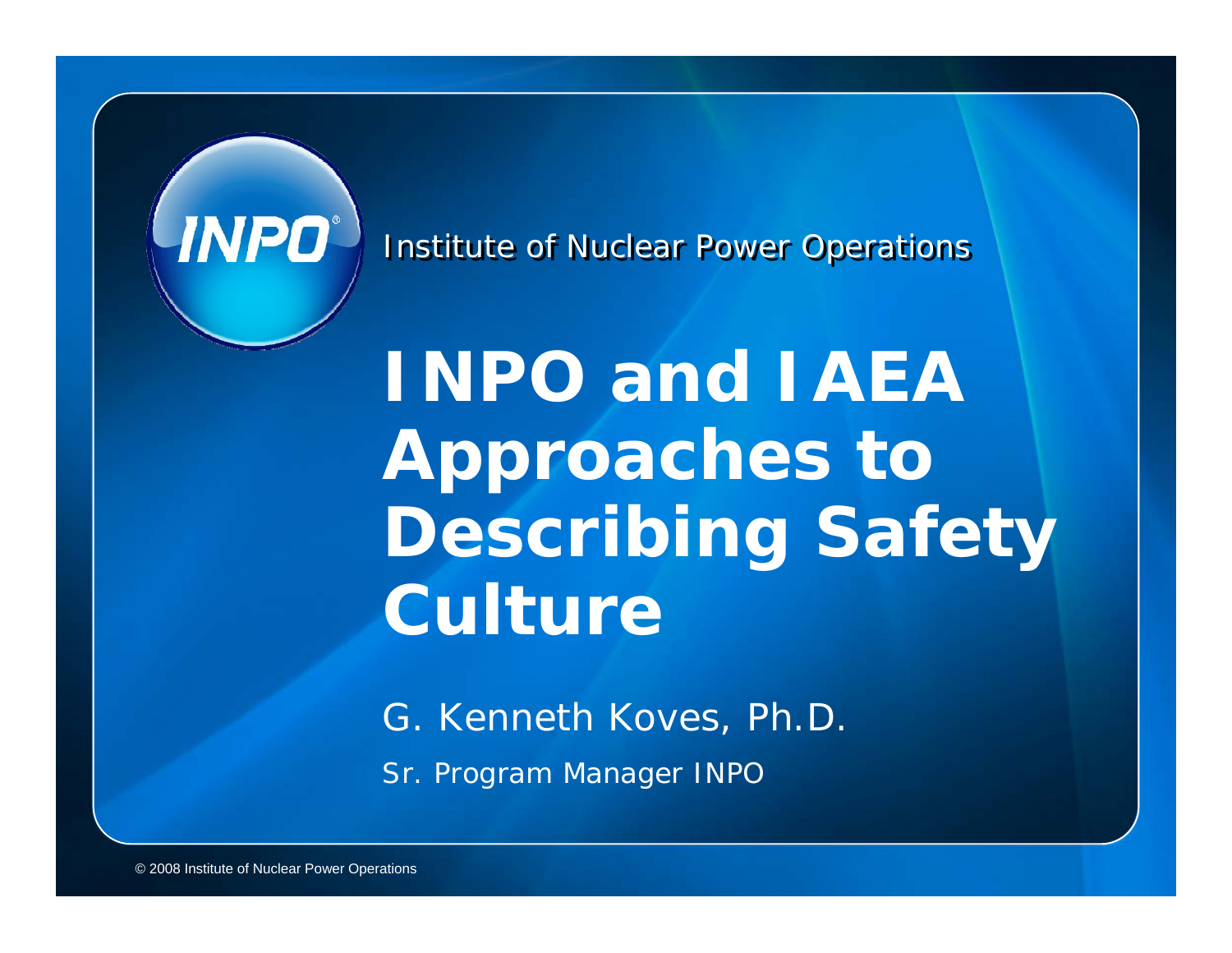#### **Overview**

- Introduction
- Similarities Between Approaches
- Definitions
- Principles/Characteristics
- Attributes

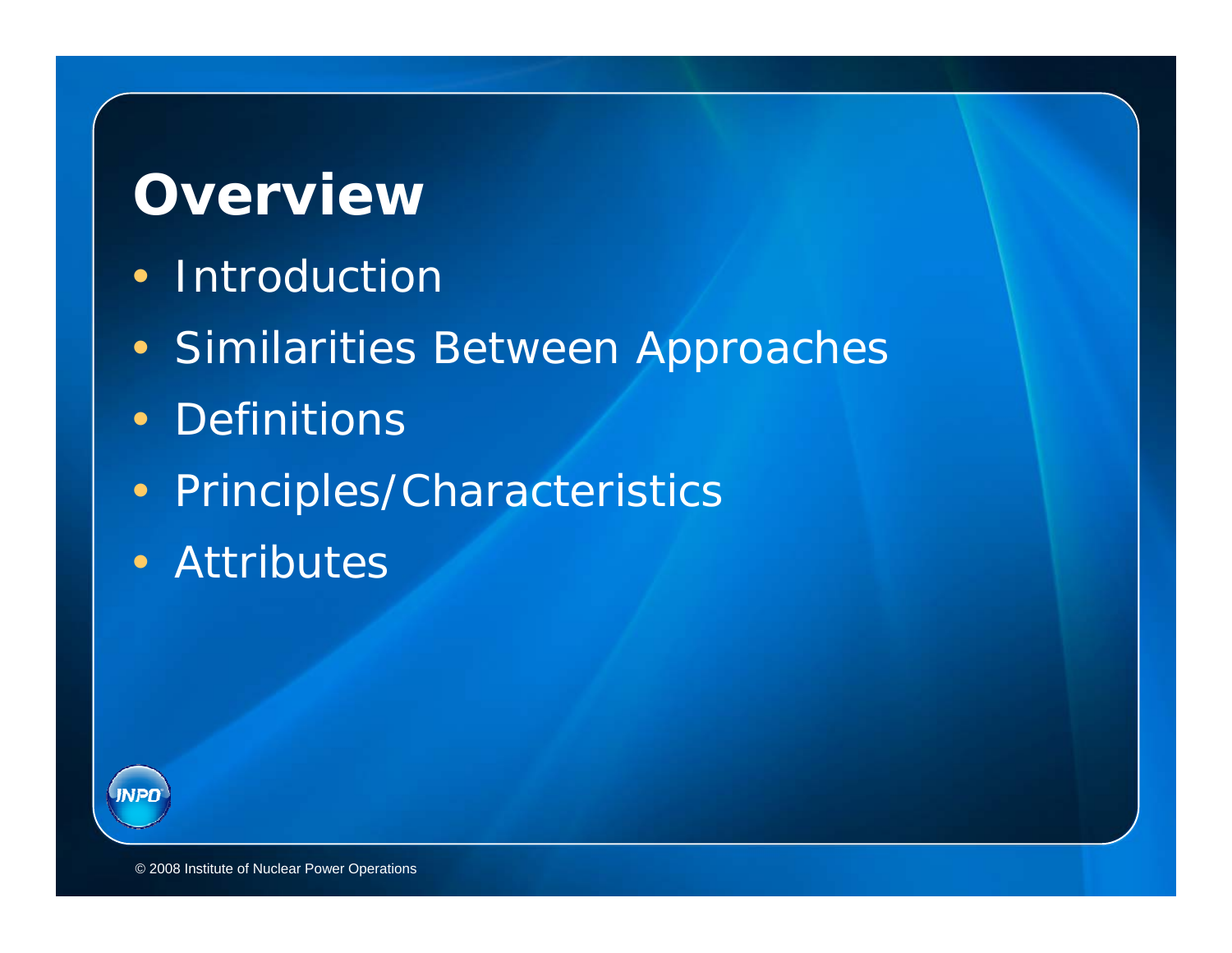### **Introduction**

- Ph.D. in Industrial/Organizational Psychology from Georgia Tech
- Worked at INPO for 6 years
- Was a member of the IAEA Safety Culture Assessment Review Team (SCART) mission to Laguna Verde in November 2009

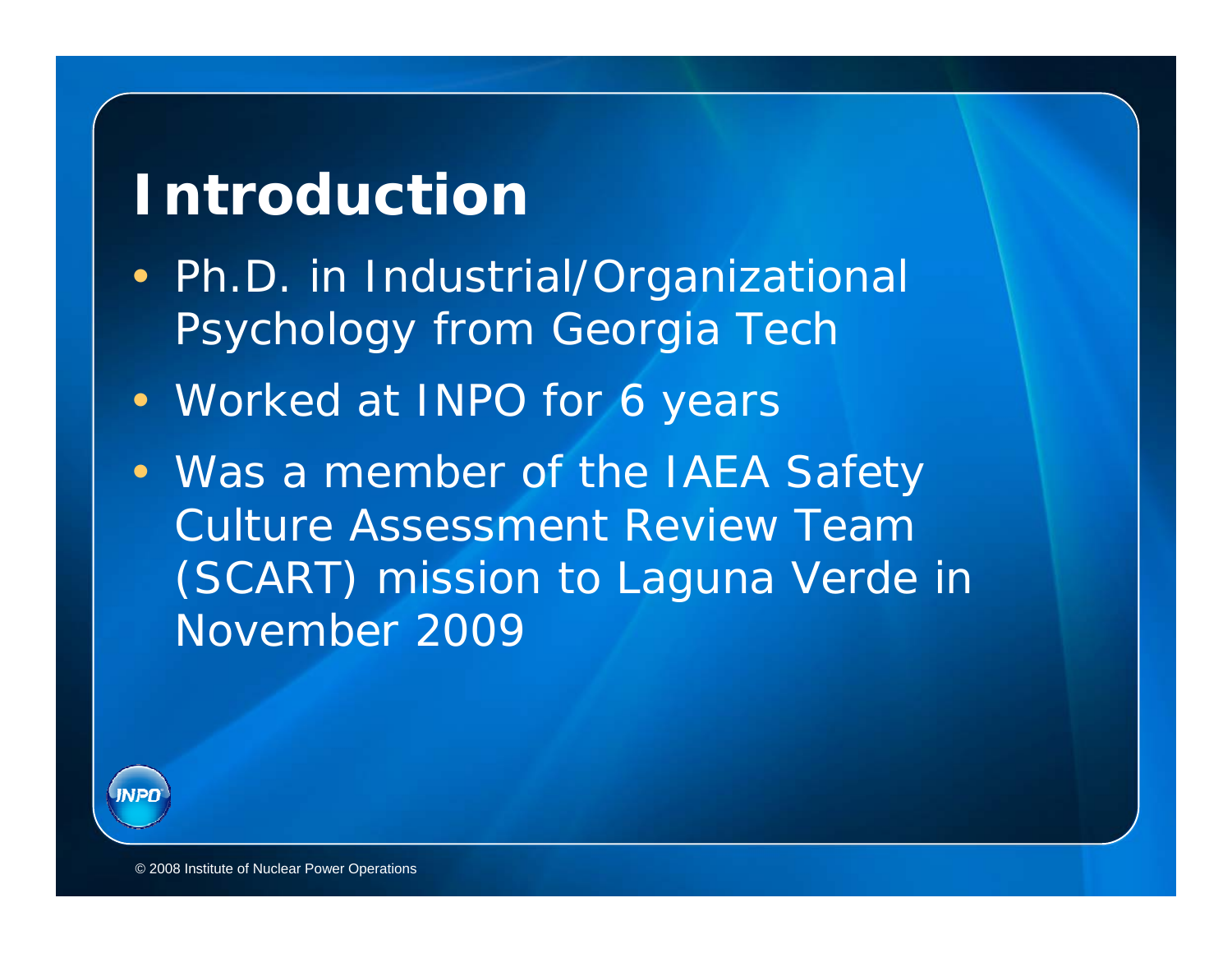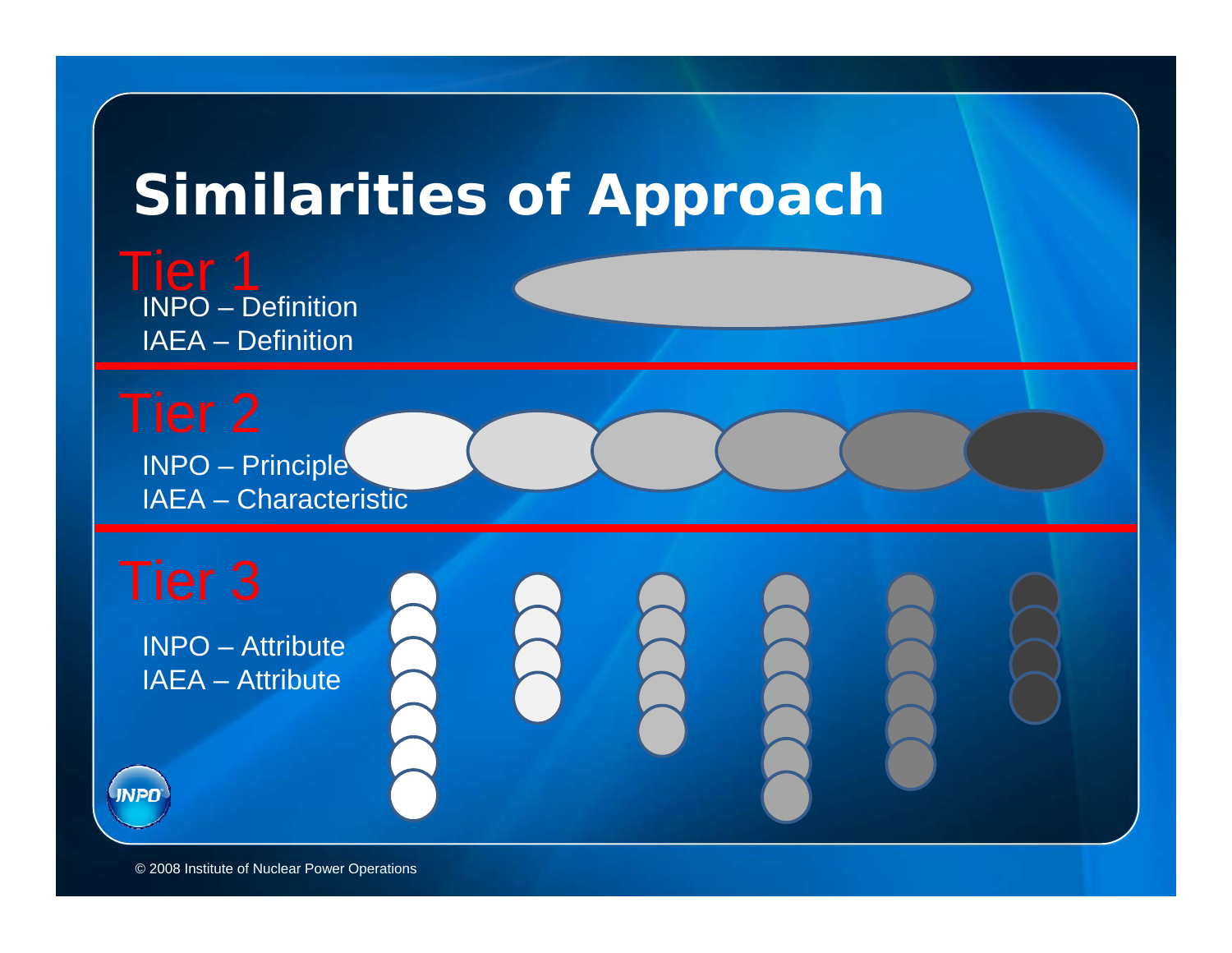### **Tier 1 – Definitions**

- • INPO (2004) – Safety culture: An organization's values and behaviors – modeled by its leaders and internalized by its members – that serve to make nuclear safety the overriding priority
- IAEA (INSAG 4, 1991) Safety culture is that assembly of characteristics and attitudes in organizations and individuals which establishes that, as an overriding priority, nuclear plant safety issues receive the attention warranted by their significance**INPO**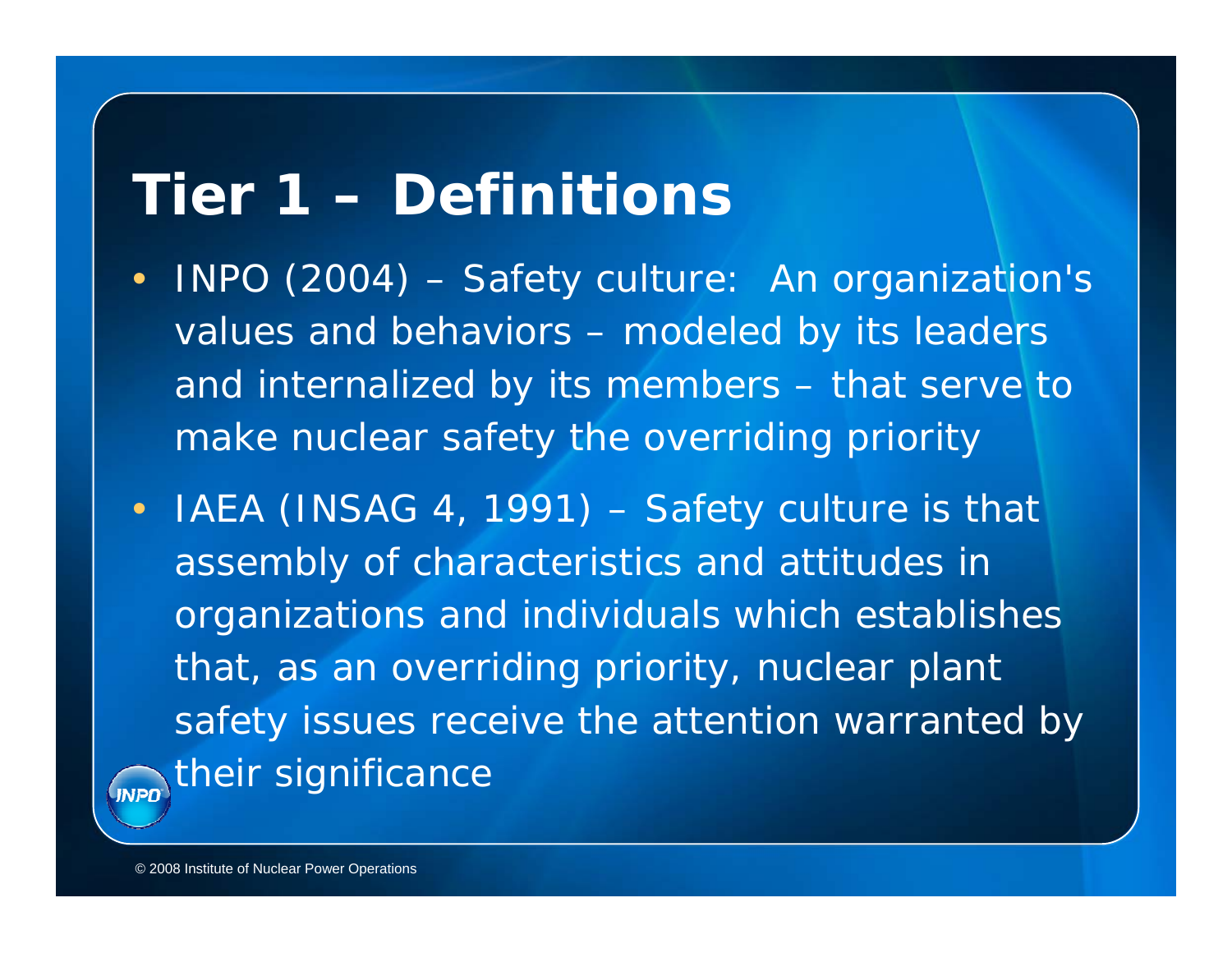#### **Tier 2 – Principles and Characteristics INPO (2004) IAEA (SCART,**

- 1. Everyone is personally responsible for nuclear safety
- 2. Leaders demonstrate commitment to safety
- 3. Trust permeates the organization
- 4. Decision-making reflects safety first
- 5. Nuclear technology is recognized as special and unique
- 6. A questioning attitude is cultivated
- 7. Organizational learning is embraced
- 8. Nuclear safety undergoes constant examination

**2008)**

- 1. Safety is a Clearly Recognized Value
- 2. Leadership for Safety is Clear
- 3. Accountability for Safety is Clear
- 4. Safety is Integrated into All Activities
- 5. Safety is Learning Driven

**INPD**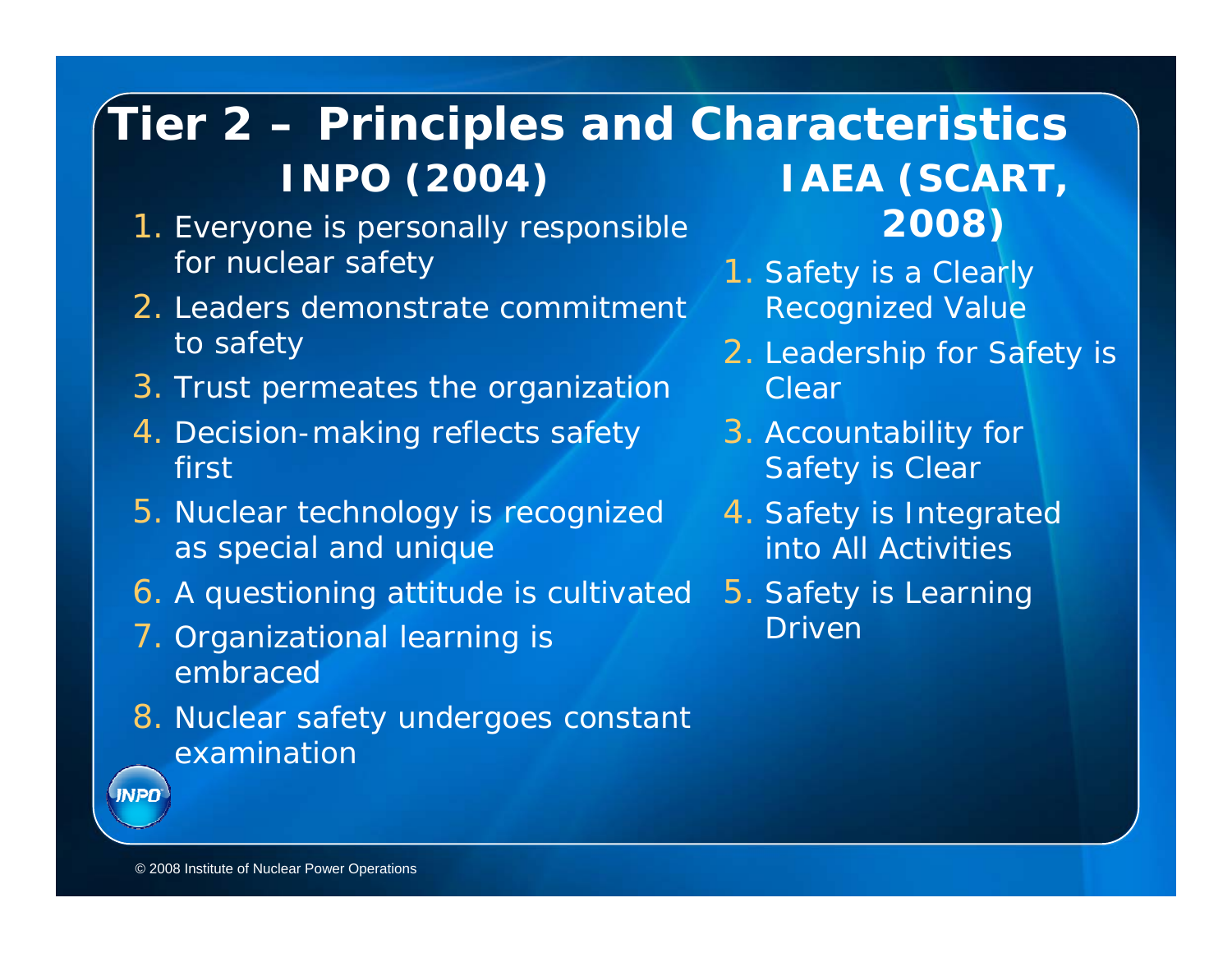## **Example Definition– INPO Principle #8**

*Nuclear safety undergoes constant examination*

 $\bullet$ Oversight is used to strengthen safety and improve performance. Nuclear safety is kept under constant scrutiny through a variety of monitoring techniques, some of which provide an independent 'fresh look.'

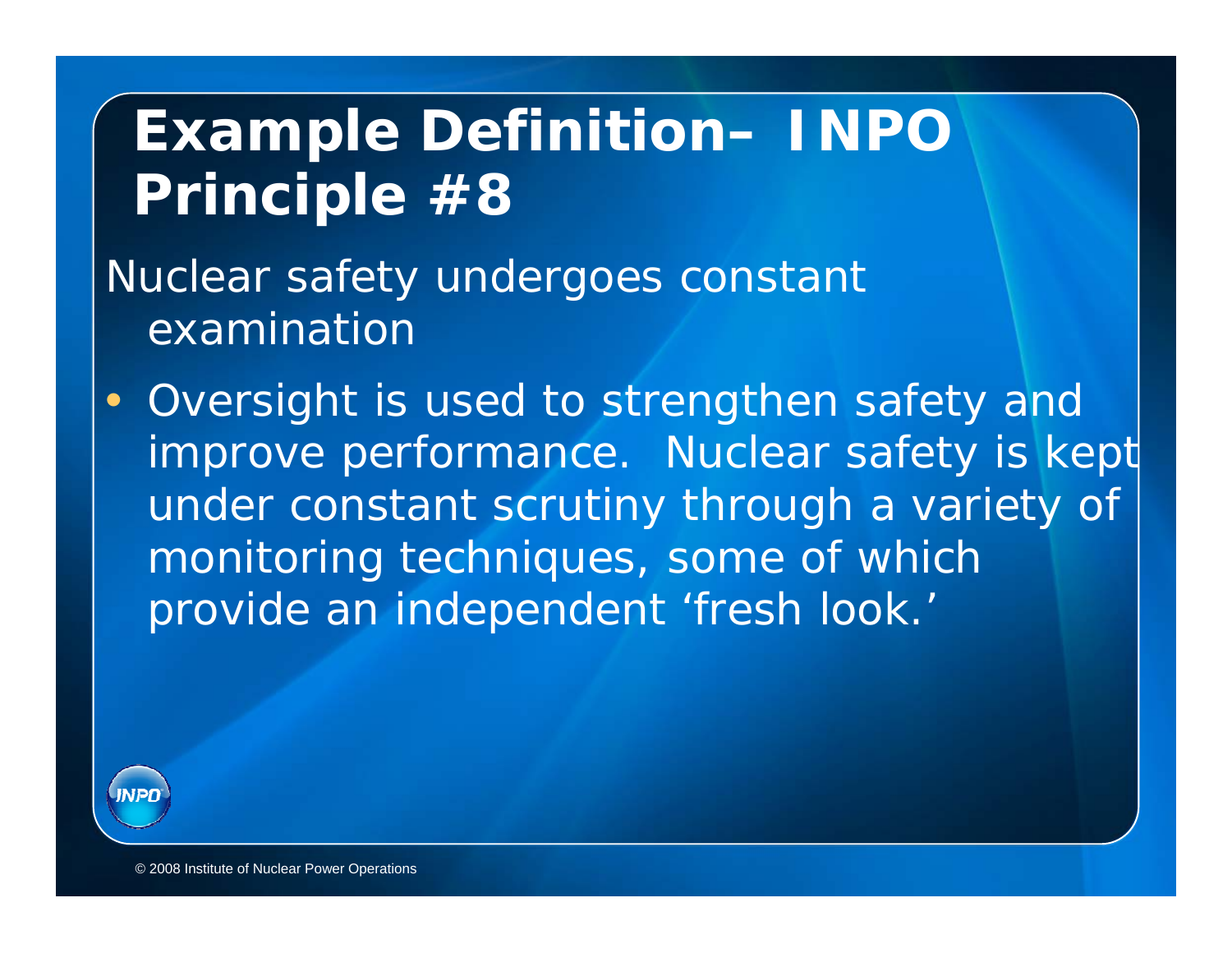# **Tier 3 – Attributes with INPO Principle #1**

#### *Everyone is personally responsible for nuclear safety*

- • The line of authority and responsibility for nuclear safety is defined from the board of directors to the individual contributor.
- $\bullet$ Support groups, such as human resources, labor relations, and business and financial planning, also understand their roles in contributing to nuclear safety.
- • People and their professional capabilities, values, and experiences are regarded as the nuclear organizations most valuable asset.
- • All personnel understand the importance of adherence to nuclear safety standards.
- $\bullet$  Relationships among utilities, operating companies, and owners are not allowed to obscure the line of responsibility for **INPALICLEAT Safety.**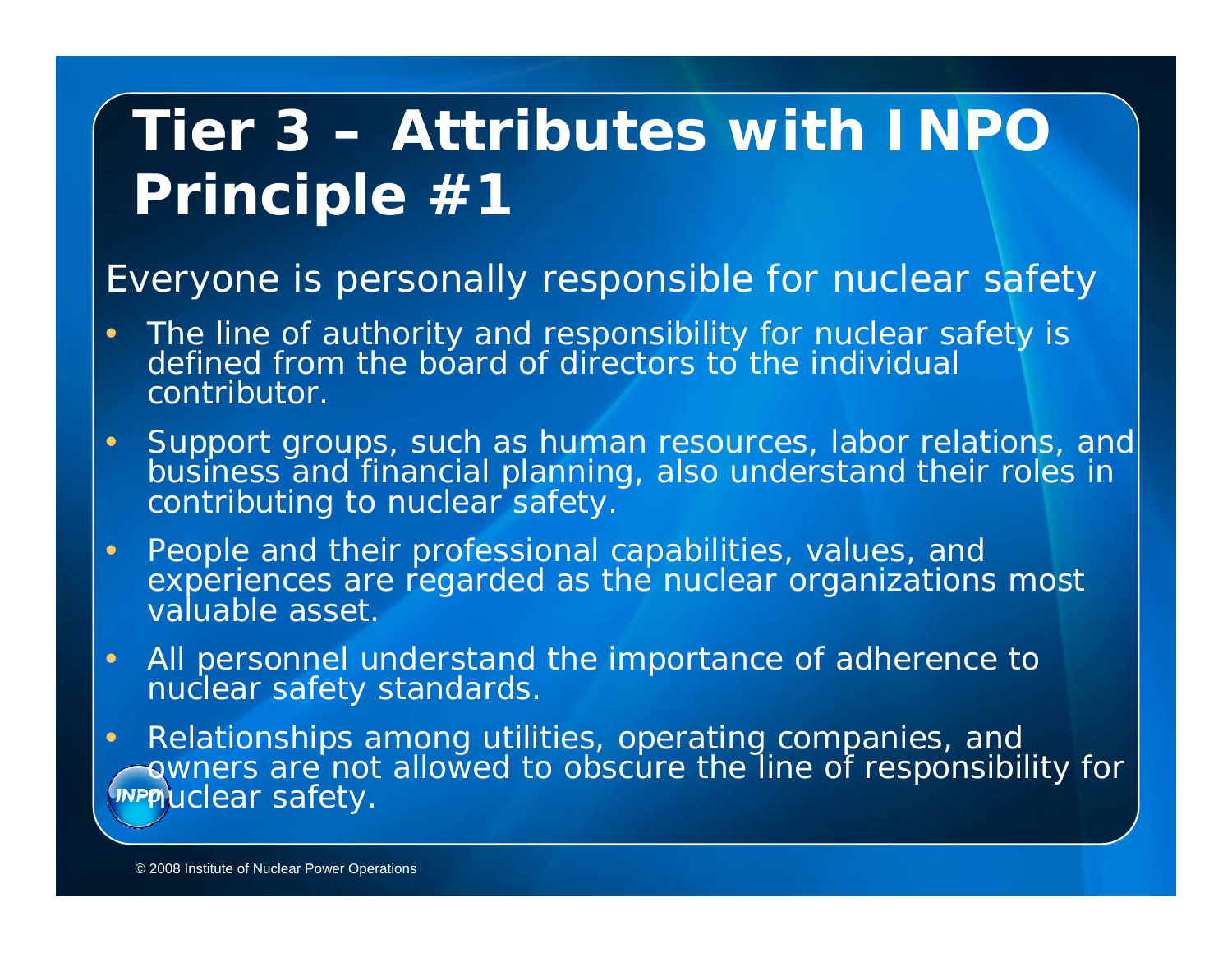# **Tier 3 – Attributes with IAEA Characteristic #1**

#### *Safety is a clearly recognized value*

- $\bullet$  The high priority given to safety is shown in documentation, communication, and decision-making.
- $\bullet$  Safety is a primary consideration in the allocation of resources.
- $\bullet$  The strategic business importance of safety is reflected in the business plan.
- Individuals are convinced that safety and production go hand in hand.
- $\bullet$ A proactive and long-term approach to safety issues is shown in decision-making.

 $\bullet$ Safety conscious behavior is socially accepted and supported (both formally and informally).